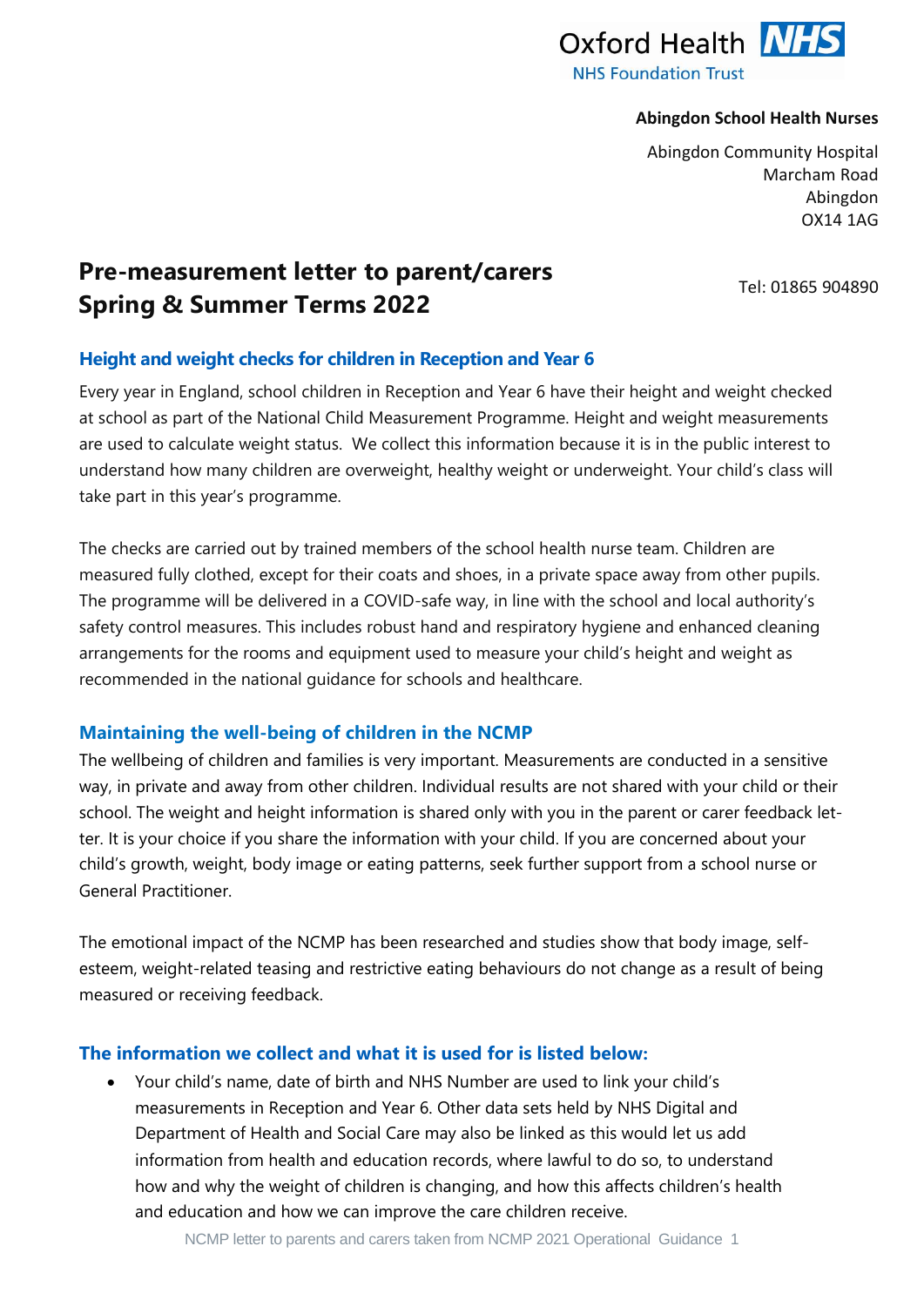Oxford Health NHS **NHS Foundation Trust** 

This includes your child's health data relating to;

- o their birth, hospital care (including time in hospital and out-patient appointments and diagnosis of medical conditions)
- o mental health
- o social care
- o primary care includes all healthcare outside of hospital such as GP and dental appointments,
- o public health including data relating to preventing ill health such as immunisation records
- o records for when and the reason why people pass away
- o medical conditions such as cancer, diabetes
- o health, lifestyle and wellbeing surveys that your child has participated in
- your child's ethnicity and address are used to help understand some of the reasons for the difference and changes in child weight across England
- your address is required to send you your child's feedback letter. This will include your child's measurements together with information about healthy eating, being active and related activities available in your area.
- your address is required to send you your child's feedback letter. This will include your child's measurements together with information about healthy eating, being active and related activities available in your area.
- your email address and telephone number are required as we may contact you by email or telephone to discuss your child's feedback or to offer you further support following your child's height and weight measurement.

All the data collected is also used for improving health, care and services through research and planning. **All this information is treated confidentially and held securely. No individual measurements will be given to school staff or other children.**

## **How the data is used**

The information collected from all schools in the area will be gathered together and held securely by Oxford Health NHS Foundation Trust and NHS Digital. We will store your child's information as part of their local child health record on the NHS's child health information database and may share it with their GP

All the information collected about your child will be sent by us to NHS Digital. NHS Digital is responsible for collecting data and information about health and care so that this can be used to monitor and improve the care provided to people across England.

The information collected about your child will also be shared by NHS Digital with Public Health England but in a de-personalised form only. This means Public Health England will not be able to identify your child. Public Health England is responsible for working to protect and improve the nation's health.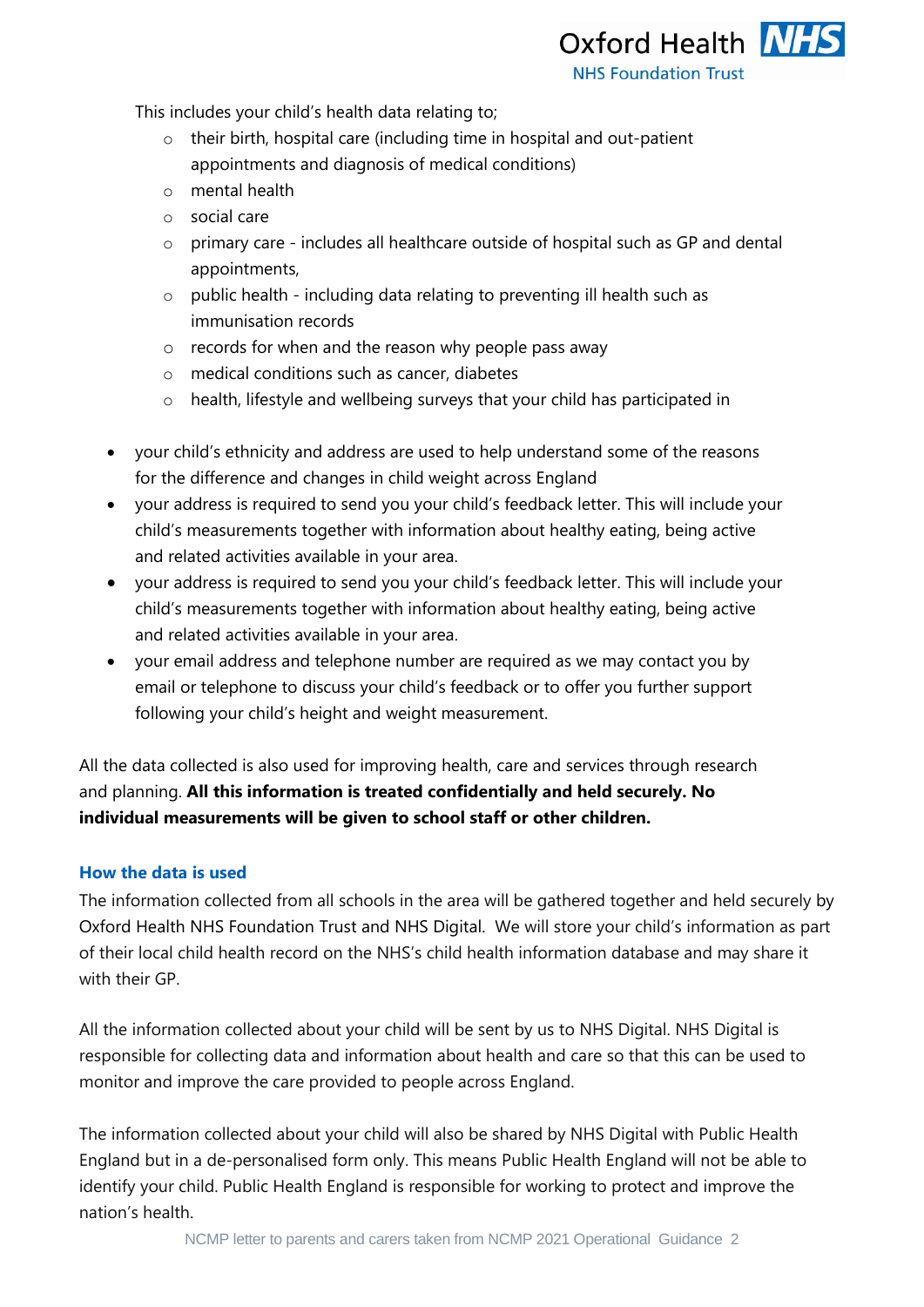

Both NHS Digital and Public Health England will use the information from the National Child Measurement Programme to better understand numbers and trends in child weight and body mass index (BMI). This helps with the planning of services to support healthy lifestyles in your area. No information will ever be published by NHS Digital or Public Health England that identifies your child.

De-personalised information from the National Child Measurement Programme may also be shared by NHS Digital with other organisations, such as universities. This is to help improve health, care and services through research and planning. This information cannot be used to identify your child, and NHS Digital only ever shares information for research with the approval of an independent group of experts.

#### **Withdrawing your child from the National Child Measurement Programme**

If you are happy for your child to be measured, you do not need to do anything.

If you do not want your child's height and weight to be checked, or your child has a medical condition that affects their height or weight please let us know using the contact details provided below.

**Your contact from the School Health Nurse team is**:

**Staff Name:** Amy Ellis **Mobile No:** 07557 204192 **Email:** [amy.ellis@oxfordhealth.nhs.uk](mailto:amy.ellis@oxfordhealth.nhs.uk)

**Children will not be made to take part on the day if they do not want to.** 

#### **Further information**

Further information about the National Child Measurement Programme can be found at [https://www.nhs.uk/live-well/healthy-weight/national-child-measurement-programme](https://www.nhs.uk/live-well/healthy-weight/national-child-measurement-programme/)

Information and fun ideas to help your kids stay healthy can be found at <https://www.nhs.uk/change4life>

Information about how we, Oxford Health NHS Foundation Trust collect and use information can be found at [www.oxfordhealth.nhs.uk/privacy/](https://www.oxfordhealth.nhs.uk/privacy/)

Information about how NHS Digital and Public Health England collect and use information can be found at [https://digital.nhs.uk/about-nhs-digital/our-work/keeping-patient-data-safe/how-we-look](https://digital.nhs.uk/about-nhs-digital/our-work/keeping-patient-data-safe/how-we-look-after-your-health-and-care-information)[after-your-health-and-care-information](https://digital.nhs.uk/about-nhs-digital/our-work/keeping-patient-data-safe/how-we-look-after-your-health-and-care-information) and [https://www.gov.uk/government/organisations/public](https://www.gov.uk/government/organisations/public-health-england/about/personal-information-charter)[health-england/about/personal-information-charter](https://www.gov.uk/government/organisations/public-health-england/about/personal-information-charter)

Information about the organisations NHS Digital has shared information from the National Child Measurement Programme can be found at [https://digital.nhs.uk/services/national-child](https://digital.nhs.uk/services/national-child-measurement-programme/)[measurement-programme](https://digital.nhs.uk/services/national-child-measurement-programme/)